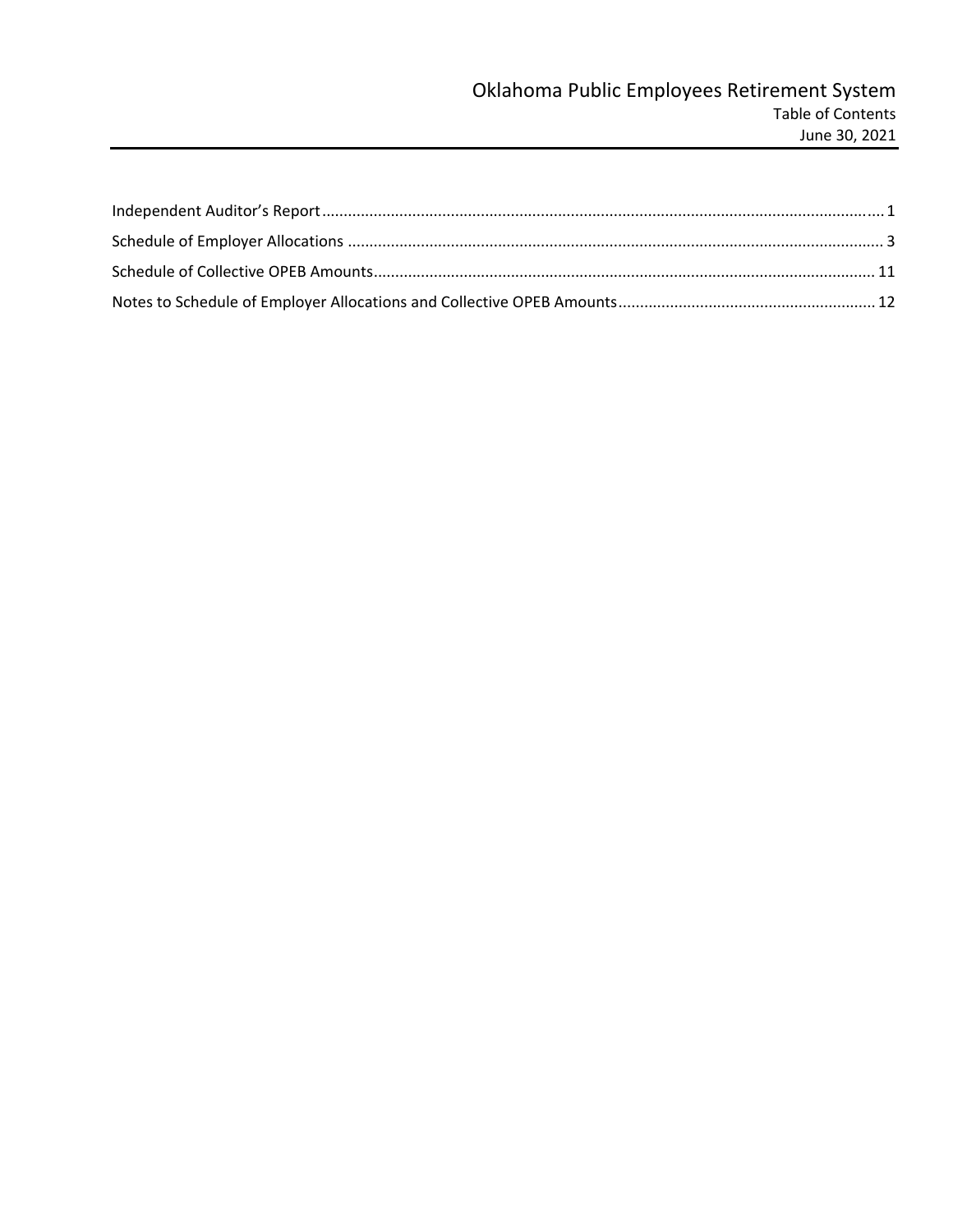

**CPAs & BUSINESS ADVISORS** 

### **Independent Auditor's Report**

Board of Trustees Oklahoma Public Employees Retirement System Oklahoma City, Oklahoma

### **Report on Schedule of Employer Allocations and Net Other Postemployment Benefit (OPEB) Amounts by Employer**

We have audited the accompanying schedule of employer allocations of the Oklahoma Public Employees Retirement System (the System) as of and for the year ended June 30, 2021, and related notes. We have also audited the totals for the columns titled net OPEB asset, total deferred outflows of resources, total deferred inflow of resources and plan OPEB expense (offset) (specified column totals) included in the accompanying schedule of collective OPEB amounts (collectively the Schedules) of the System as of and for the year ended June 30, 2021.

#### **Management's Responsibility for the Schedules**

Management is responsible for the preparation and fair presentation of the Schedules in accordance with accounting principles generally accepted in the United States of America; this includes design, implementation, and maintenance of internal control relevant to the preparation and fair presentation of the Schedules that is free from material misstatement, whether due to fraud or error.

#### **Auditor's Responsibility**

Our responsibility is to express opinions on the Schedules based on our audit. We conducted our audit in accordance with auditing standards generally accepted in the United States of America. Those standards require that we plan and perform the audit to obtain reasonable assurance about whether the schedule of employer allocations and specified column totals included in the schedule of collective OPEB amounts are free from material misstatement.

An audit involves performing procedures to obtain audit evidence about the amounts and disclosures in the Schedules. The procedures selected depend on the auditor's judgment, including the assessment of the risks of material misstatement of the Schedules, whether due to fraud or error. In making those risk assessments, the auditor considers internal control relevant to the System's preparation and fair presentation of the schedule of employer allocations and specified column totals included in the schedule of collective OPEB amounts in order to design audit procedures that are appropriate in the circumstances, but not for the purpose of expressing an opinion on the effectiveness of the System's internal control. Accordingly, we express no such opinion. An audit also includes evaluating the appropriateness of accounting policies used and the reasonableness of significant accounting estimates made by management, as well as evaluating the overall presentation of the Schedules.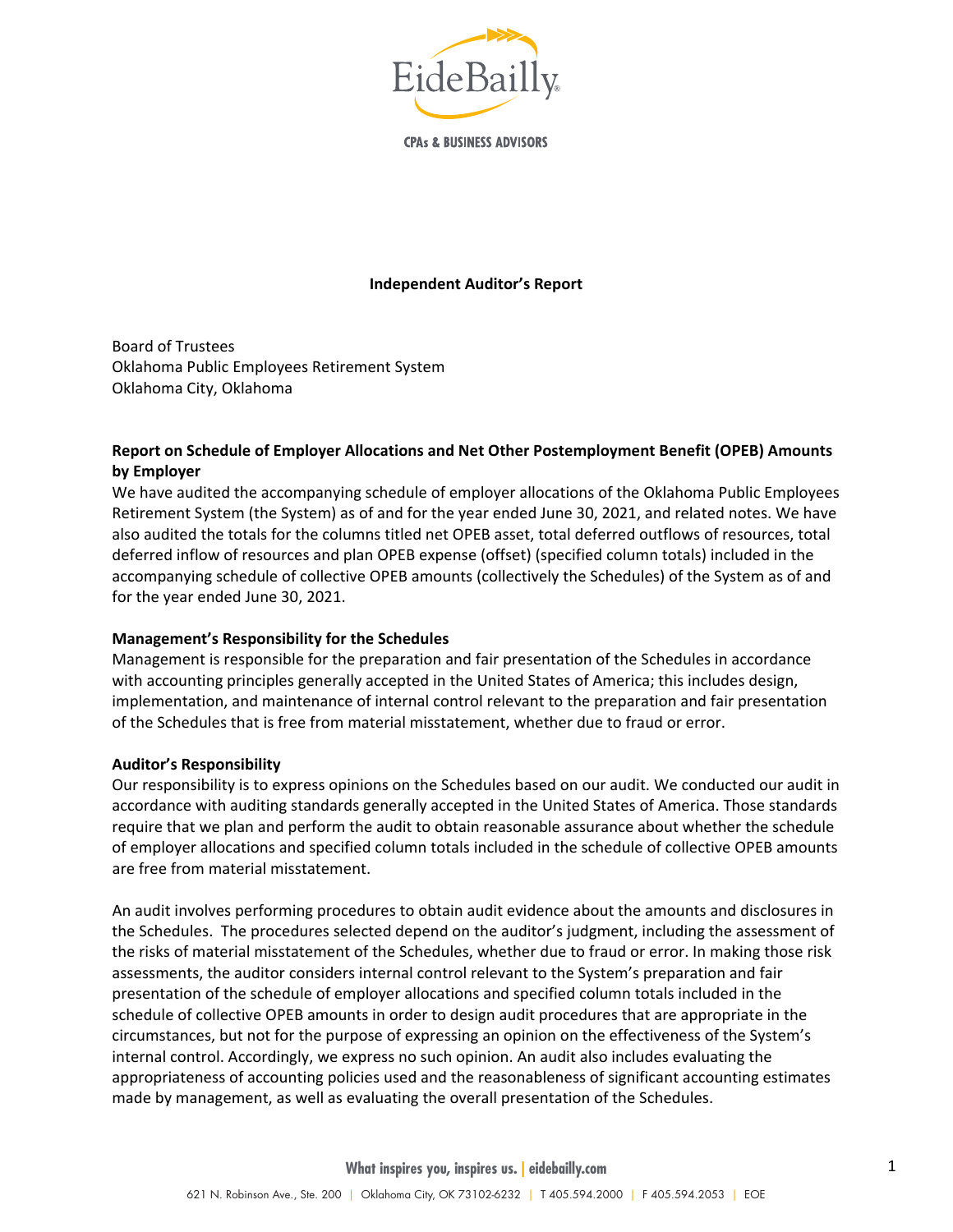We believe that the audit evidence we have obtained is sufficient and appropriate to provide a basis for our audit opinions.

### **Opinions**

In our opinion, the Schedules referred to above present fairly, in all material respects, the employer allocations and net OPEB asset, total deferred outflows of resources, total deferred inflow of resources, and plan OPEB expense (offset) for the System as of and for the year ended June 30, 2021, in accordance with accounting principles generally accepted in the United States of America.

### **Other Matters**

We have audited, in accordance with auditing standards generally accepted in the United States of America, the financial statements of the System as of and for the year ended June 30, 2021, and our report thereon, dated October 13, 2021, expressed an unmodified opinion on those financial statements.

### **Restriction on Use**

Our report is intended solely for the information and use of the System's management, the Board of Trustees, System employers and their auditors and is not intended to be and should not be used by anyone other than these specified parties.

Fede Sailly LLP

Oklahoma City, Oklahoma January 6, 2022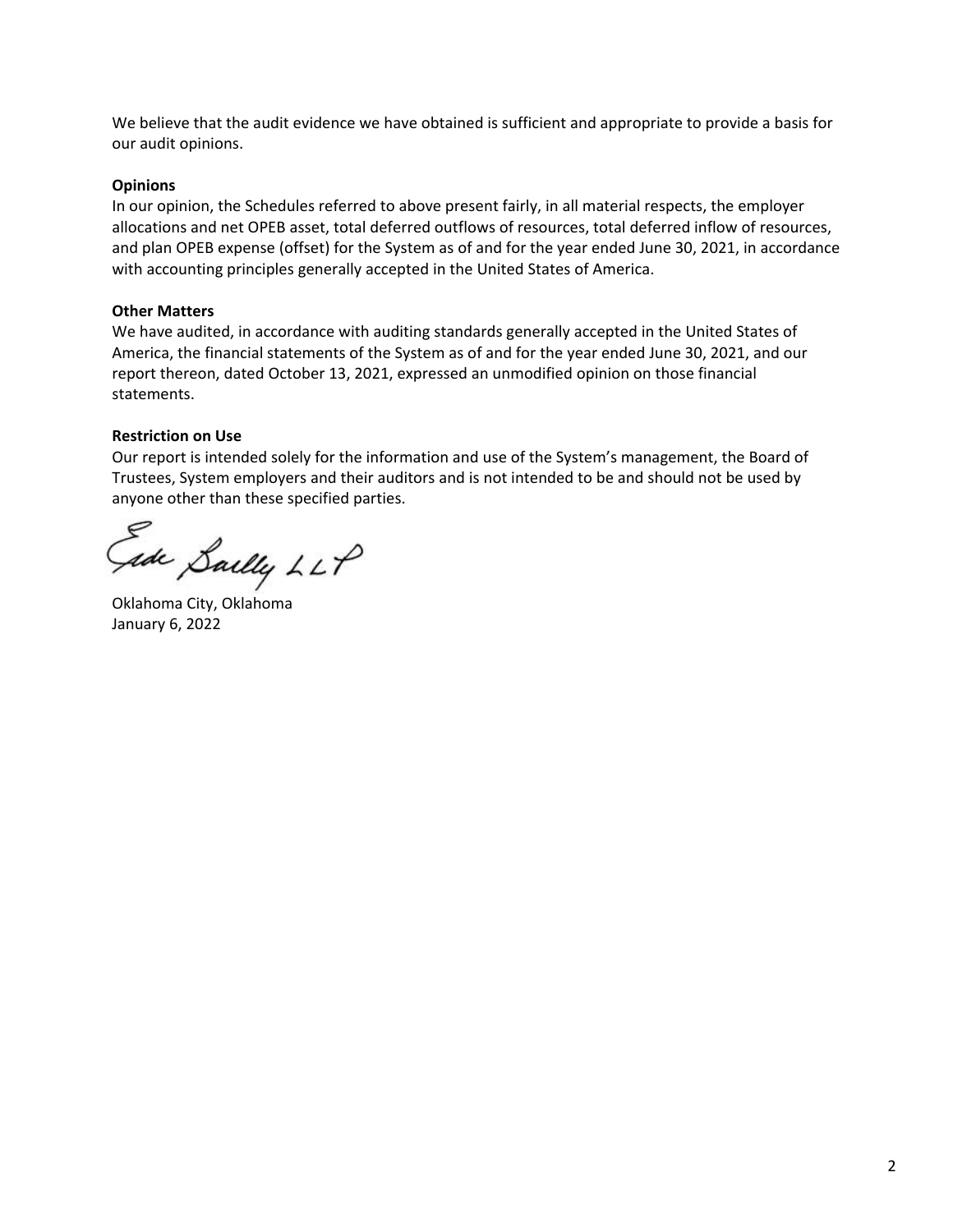|                                                     |               | Employer    |
|-----------------------------------------------------|---------------|-------------|
| <b>AGENCY</b>                                       | Employer      | Allocation  |
| <b>NUMBER</b><br><b>AGENCY NAME</b>                 | Contributions | Percentage  |
| OFFICE OF MANAGEMENT AND ENTERPRISE SERVICES (OMES) |               |             |
| 20 OKLAHOMA ACCOUNTANCY BOARD                       | \$<br>6,485   | 0.03669041% |
| 22 ABSTRACTORS BOARD                                | 1,104         | 0.00624415% |
| 25 OKLAHOMA MILITARY DEPARTMENT                     | 155,254       | 0.87833189% |
| 30 ALCOHOLIC BEVERAGE LAWS ENFORCEMT                | 10,533        | 0.05958731% |
| 39 BOLL WEEVIL ERADICATION ORG                      | 1,849         | 0.01045799% |
| 40 DEPARTMENT OF AGRICULTURE                        | 133,903       | 0.75753959% |
| 45 OK BOARD OF ARCHITECTS                           | 2,636         | 0.01491536% |
| 47 INDIGENT DEFENSE SYSTEM                          | 67,552        | 0.38216625% |
| <b>49 ATTORNEY GENERAL</b>                          | 109,343       | 0.61859408% |
| 55 STATE ARTS COUNCIL                               | 7,258         | 0.04106293% |
| 60 OK AERONAUTICS COMMISSION                        | 6,773         | 0.03831998% |
| <b>65 STATE BANKING DEPARTMENT</b>                  | 43,653        | 0.24696152% |
| 90 MGMT AND ENTERPRISE SERVICES                     | 575,552       | 3.25612191% |
| 92 TOBACCO BOARD OF DIRECTORS                       | 14,313        | 0.08097220% |
| <b>125 DEPARTMENT OF MINES</b>                      | 15,547        | 0.08795602% |
| 127 COMMISSION ON CHILDREN AND YOUTH                | 11,674        | 0.06604643% |
| 131 DEPARTMENT OF CORRECTIONS                       | 1,657,065     | 9.37465874% |
| 145 STATE BOARD OF CHIROPRACTIC EXAM                | 1,064         | 0.00601754% |
| 148 BOARD OF CHIROPRACTIC EXAMINERS                 | 1,486         | 0.00840792% |
| 160 DEPARTMENT OF COMMERCE                          | 67,532        | 0.38205200% |
| 170 CONSTRUCTION INDUSTRIES BOARD                   | 14,394        | 0.08143325% |
| <b>185 CORPORATION COMMISSION</b>                   | 289,752       | 1.63924074% |
| 190 COSMETOLOGY BOARD                               | 5,485         | 0.03103098% |
| 199 COURT OF CRIMINAL APPEALS                       | 19,383        | 0.10965850% |
| 204 JM DAVIS ARMS AND HISTORY MUSEUM                | 1,203         | 0.00680808% |
| 215 BOARD OF DENTISTRY                              | 5,327         | 0.03013928% |
| <b>219 DISTRICT COURTS</b>                          | 134,735       | 0.76224880% |
| 220 DISTRICT ATTORNEYS COUNCIL                      | 530,217       | 2.99964140% |
| 265 DEPARTMENT OF EDUCATION                         | 687           | 0.00388677% |
| 266 OK EDUCATION TELEVISION AUTHORITY               | 19,500        | 0.11031634% |
| 270 STATE ELECTION BOARD                            | 11,995        | 0.06786110% |
| 275 EDUC QUALITY AND ACCOUNTABILITY                 | 1,572         | 0.00889162% |
| 285 EMBALMERS AND FUNERAL DIRECTORS BOARD           | 1,923         | 0.01088006% |
| 290 EMPLOYMENT SECURITY COMMISSION                  | 216,297       | 1.22367698% |
| 292 DEPT OF ENVIRONMENTAL QUALITY                   | 283,449       | 1.60358187% |
| 296 ETHICS COMMISSION                               | 4,179         | 0.02364258% |
| 298 MERIT PROTECTION COMMISSION                     | 1,990         | 0.01125650% |
| 300 STATE AUDITOR AND INSPECTOR                     | 66,933        | 0.37866422% |
| 305 GOVERNOR                                        | 14,152        | 0.08006102% |
| 306 PARDON AND PAROLE BOARD                         | 10,290        | 0.05821711% |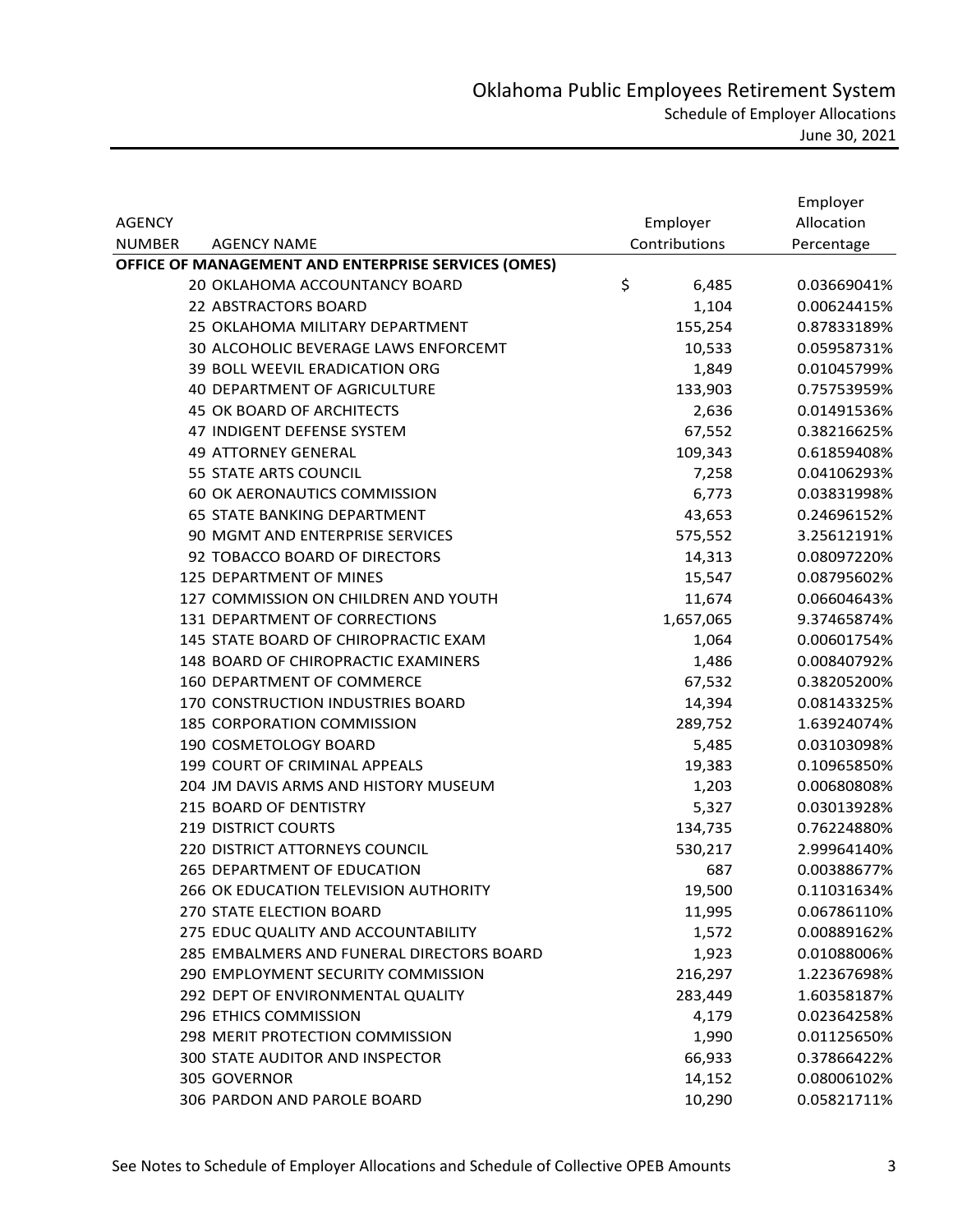|               |                                         |               | Employer    |
|---------------|-----------------------------------------|---------------|-------------|
| <b>AGENCY</b> |                                         | Employer      | Allocation  |
| <b>NUMBER</b> | <b>AGENCY NAME</b>                      | Contributions | Percentage  |
|               | 307 INTERSTATE OIL COMPACT COMMISSION   | 3,587         | 0.02029574% |
|               | 308 STATE BUREAU OF INVESTIGATION       | 66,649        | 0.37705737% |
|               | 309 DEPT OF EMERGENCY MGMT              | 28,750        | 0.16265274% |
|               | <b>310 STATE FIRE MARSHAL</b>           | 8,833         | 0.04997212% |
|               | 315 FIREFIGHTERS PENSION AND RET SYSTEM | 6,822         | 0.03859517% |
|               | 320 DEPT OF WILDLIFE CONSERVATION       | 41            | 0.00023301% |
|               | 326 OFFICE OF DISABILITY CONCERNS       | 2,391         | 0.01352635% |
|               | 340 STATE DEPARTMENT OF HEALTH          | 897,462       | 5.07729265% |
|               | 342 BOARD OF MEDICOLEGAL INVESTIGATIONS | 66,101        | 0.37395689% |
|               | 345 STATE DEPT OF TRANSPORTATION        | 1,139,085     | 6.44424565% |
|               | 346 OK SPACE INDUSTRY DEVELOP AUTHORITY | 2,515         | 0.01422993% |
|               | 350 HISTORICAL SOCIETY                  | 55,700        | 0.31511883% |
|               | 353 OK HORSE RACING COMMISSION          | 17,301        | 0.09787830% |
|               | 361 NATIVE AMER CULTURAL AND ED AUTH    | 407           | 0.00230409% |
|               | 369 WORKERS COMPENSATION COURT          | 4,532         | 0.02563855% |
|               | 370 OK INDUSTRIAL FINANCE AUTHORITY     | 4,389         | 0.02483204% |
|               | 385 INSURANCE DEPARTMENT                | 58,461        | 0.33073596% |
|               | 390 COMPSOURCE OKLAHOMA                 | 99,167        | 0.56102546% |
|               | 391 MULTIPLE INJURY TRUST FUND          | 5,097         | 0.02883539% |
|               | 400 OFFICE OF JUVENILE AFFAIRS          | 216,079       | 1.22244239% |
|               | <b>405 DEPARTMENT OF LABOR</b>          | 40,096        | 0.22683680% |
|               | 410 COMMISSION OF THE LAND OFFICE       | 34,019        | 0.19245767% |
|               | 415 COUNCIL ON LAW ENFC AND TRAINING    | 14,515        | 0.08211449% |
|               | 416 OK LAW ENFORCEMENT RET SYSTEM       | 3,571         | 0.02020422% |
|               | <b>421 OK STATE SENATE</b>              | 72,703        | 0.41130690% |
|               | 422 OK HOUSE OF REPRESENTATIVES         | 97,780        | 0.55318015% |
|               | 423 LEGISLATIVE SERVICE BUREAU          | 8,838         | 0.04999748% |
|               | <b>430 DEPARTMENT OF LIBRARIES</b>      | 15,996        | 0.09049568% |
|               | 435 OK LOTTERY COMMISSION               | 18,378        | 0.10397113% |
|               | <b>440 LIEUTENANT GOVERNOR</b>          | 1,950         | 0.01103304% |
|               | 445 LIQUIFIED PETROLEUM GAS BOARD       | 3,989         | 0.02256687% |
|               | 448 LIC ALCOHOL AND DRUG COUNSELORS     | 583           | 0.00329780% |
|               | 450 BD OF MED LICENSURE AND SUPV        | 13,682        | 0.07740541% |
|               | 452 MENTAL HEALTH AND SUBSTANCE ABUSE   | 619,482       | 3.50465227% |
|               | 475 OK MOTOR VEHICLE COMMISSION         | 1,993         | 0.01127311% |
|               | 477 BUREAU OF NARC AND DANGEROUS DRUGS  | 25,666        | 0.14520417% |
|               | 509 LONG TERM CARE ADMIN BOARD          | 1,776         | 0.01004591% |
|               | 510 OK BOARD OF NURSING                 | 16,341        | 0.09244736% |
|               | 520 OPTOMETRY BOARD                     | 1,801         | 0.01018913% |
|               | 525 STATE BD OF OSTEOPATHIC EXAM        | 3,423         | 0.01936667% |
|               | 557 POLICE PENSION AND RET SYSTEM       | 8,459         | 0.04785845% |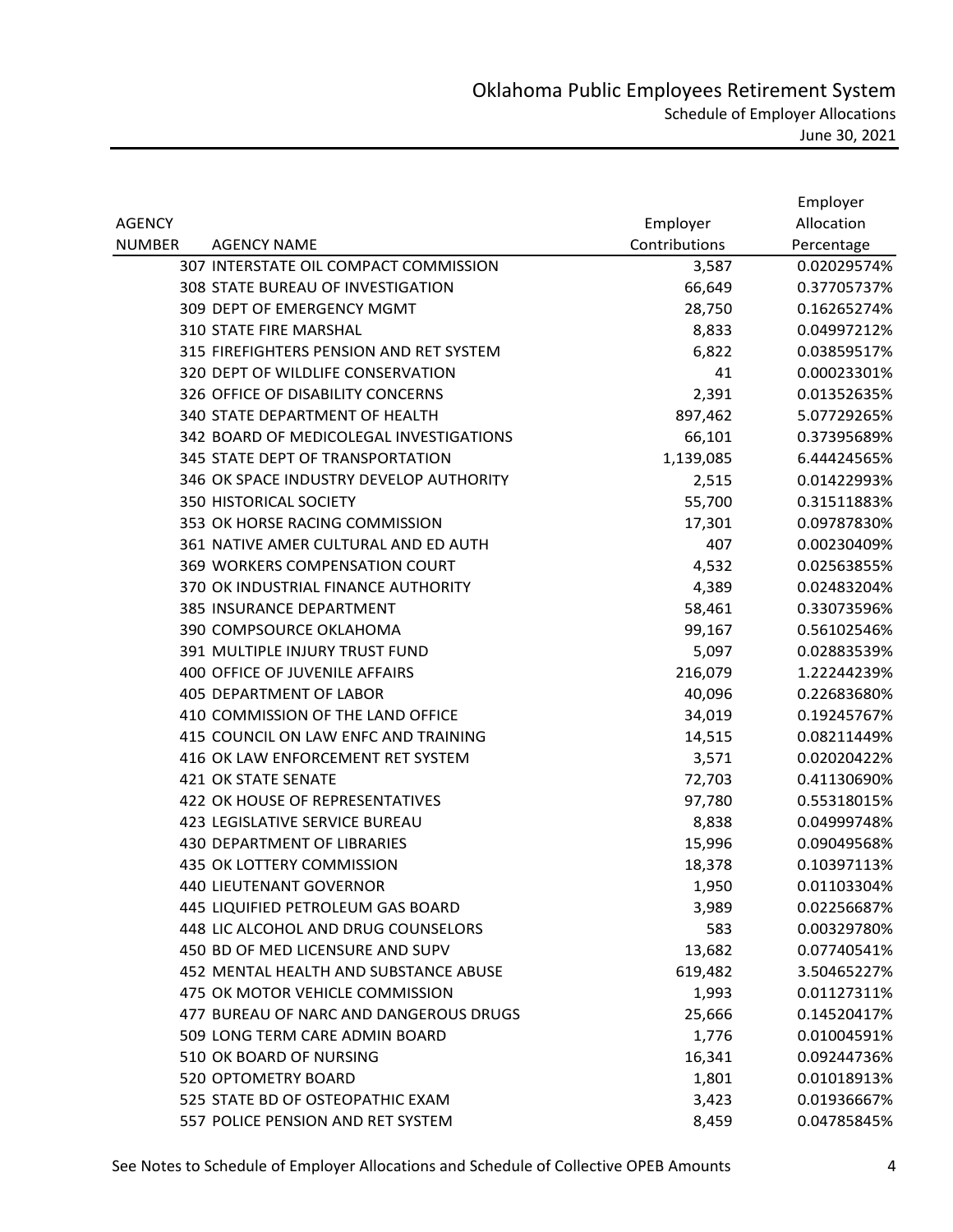|               |                                         |               | Employer     |
|---------------|-----------------------------------------|---------------|--------------|
| <b>AGENCY</b> |                                         | Employer      | Allocation   |
| <b>NUMBER</b> | <b>AGENCY NAME</b>                      | Contributions | Percentage   |
|               | <b>560 STATE PHARMACY BOARD</b>         | 7,879         | 0.04457646%  |
|               | 566 DEPT OF TOURISM AND RECREATION      | 131,201       | 0.74225292%  |
|               | 570 PROF ENGINEER AND LAND SURVEYORS    | 6,230         | 0.03524299%  |
|               | 575 BD OF PSYCHOLOGISTS EXAMINERS       | 826           | 0.00467149%  |
|               | 580 COMPSOURCE OKLAHOMA                 | 10            | 0.00005509%  |
|               | 585 DEPT OF PUBLIC SAFETY               | 222,321       | 1.25775356%  |
|               | 588 OK REAL ESTATE COMMISSION           | 4,165         | 0.02356313%  |
|               | 619 PHYSICIAN MANPOWER TRNG COMM        | 3,014         | 0.01705373%  |
|               | 620 QUARTZ MOUNTAIN CENTER AND PARK     | 319           | 0.00180433%  |
|               | 622 OK ST BD OF LICENSED SOCIAL WORKERS | 793           | 0.00448741%  |
|               | <b>625 SECRETARY OF STATE</b>           | 19,175        | 0.10847976%  |
|               | 628 CTR FOR ADVANCE OF SCIENCE/TECH     | 8,408         | 0.04756712%  |
|               | <b>630 DEPARTMENT OF SECURITIES</b>     | 27,495        | 0.15555058%  |
|               | 632 SPEECH-LANG PATHOLOGY AND AUDIO     | 704           | 0.00398275%  |
|               | 635 DEPT OF CONSUMER CREDIT             | 30,165        | 0.17065669%  |
|               | 645 OK CONSERVATION COMMISSION          | 71,605        | 0.40509750%  |
|               | 650 DEPT OF VETERAN AFFAIRS             | 502,544       | 2.84308511%  |
|               | 670 JD MCCARTY CENTER                   | 83,635        | 0.47315839%  |
|               | 677 SUPREME COURT                       | 102,420       | 0.57943097%  |
|               | 678 COUNCIL ON JUDICIAL COMPLAINTS      | 1,407         | 0.00796191%  |
|               | 695 OK TAX COMMISSION                   | 274,553       | 1.55325542%  |
|               | <b>740 STATE TREASURER</b>              | 23,877        | 0.13508056%  |
|               | 753 UNIFORM BUILDING CODE COMMISSION    | 1,700         | 0.00961783%  |
|               | 755 USED MOTOR VEHICLE AND PARTS        | 4,894         | 0.02768899%  |
|               | 770 UNIVERSITY OF OKLAHOMA HSC          | 1,295         | 0.00732616%  |
|               | 772 BD OF CHEM TEST ALCOHOL/DRUG        | 3,045         | 0.01722710%  |
|               | 790 BD OF VETERINARY MED EXAM           | 1,768         | 0.01000447%  |
|               | 805 DEPT OF REHABILITATION SERVICES     | 400,437       | 2.26542744%  |
|               | 807 HEALTH CARE AUTHORITY               | 313,215       | 1.77197775%  |
|               | 825 UNIVERSITY HOSPITALS AUTHORITY      | 243           | 0.00137343%  |
|               | 826 UNIVERSITY HOSPITALS TRUST          | 22,050        | 0.12474459%  |
|               | 830 DEPT OF HUMAN SERVICES              | 2,612,755     | 14.78137217% |
|               | 835 WATER RESOURCES BOARD               | 55,708        | 0.31516254%  |
|               | 865 WORKERS COMPENSATION COMMISSION     | 30,242        | 0.17109160%  |
|               | 875 OKLAHOMA WHEAT COMMISSION           | 1,999         | 0.01130772%  |
|               | 978 OK TURNPIKE AUTHORITY               | 205,519       | 1.16269802%  |
|               | <b>TOTAL FOR OMES AGENCIES</b>          | 13,390,065    | 75.75280249% |
|               |                                         |               |              |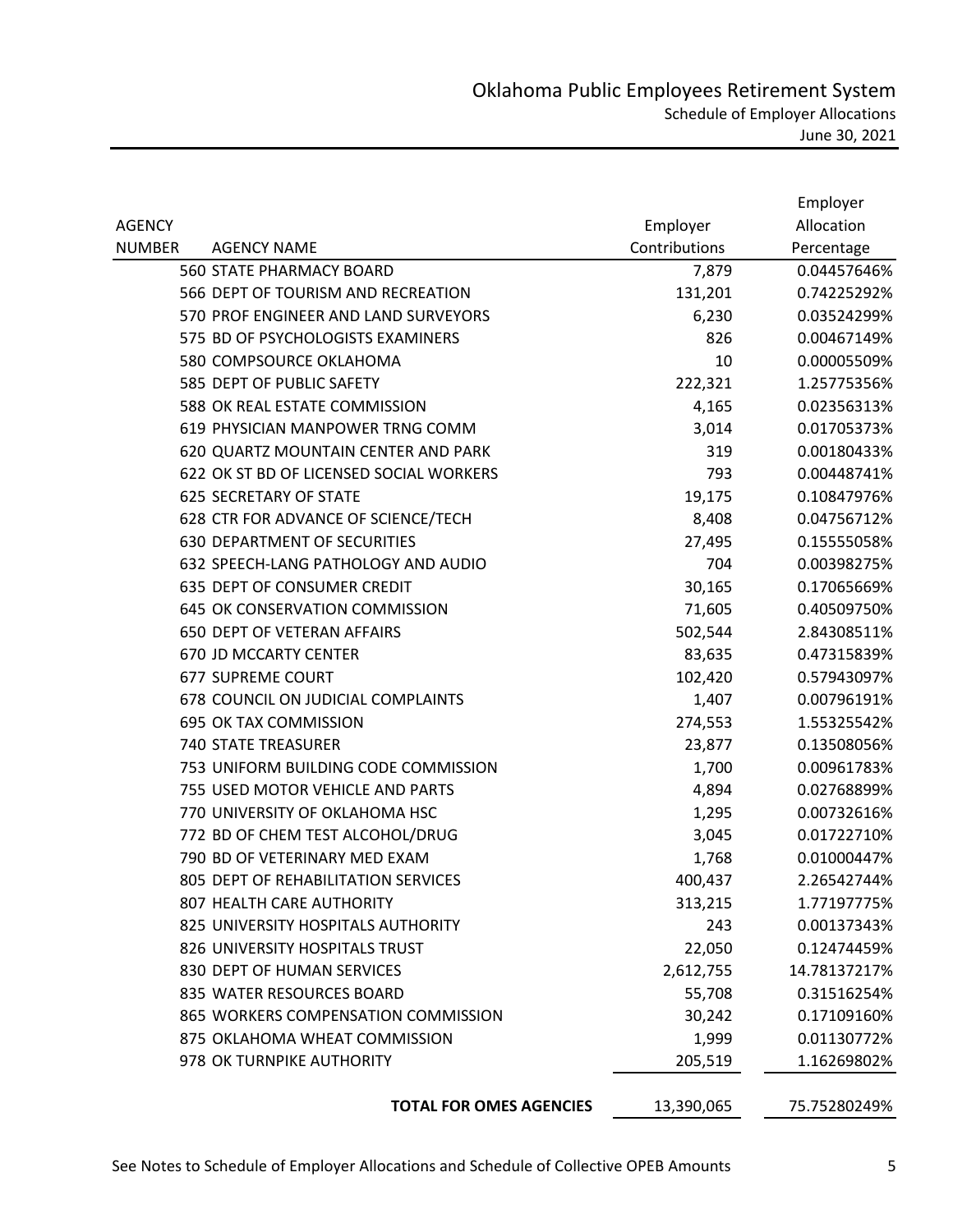|               |                       |               | Employer    |
|---------------|-----------------------|---------------|-------------|
| <b>AGENCY</b> |                       | Employer      | Allocation  |
| <b>NUMBER</b> | <b>AGENCY NAME</b>    | Contributions | Percentage  |
|               | 901 ADAIR COUNTY      | 22,180        | 0.12548075% |
|               | 902 ALFALFA COUNTY    | 33,610        | 0.19014730% |
|               | 903 ATOKA COUNTY      | 26,860        | 0.15195798% |
|               | 904 BEAVER COUNTY     | 27,858        | 0.15760185% |
|               | 905 BECKHAM COUNTY    | 34,743        | 0.19655340% |
|               | 906 BLAINE COUNTY     | 33,021        | 0.18681338% |
|               | 907 BRYAN COUNTY      | 46,596        | 0.26361052% |
|               | 908 CADDO COUNTY      | 39,301        | 0.22233834% |
|               | 909 CANADIAN COUNTY   | 138,938       | 0.78602602% |
|               | 910 CARTER COUNTY     | 69,123        | 0.39105743% |
|               | 911 CHEROKEE COUNTY   | 66,291        | 0.37503384% |
|               | 912 CHOCTAW COUNTY    | 19,664        | 0.11124584% |
|               | 913 CIMARRON COUNTY   | 14,190        | 0.08028028% |
|               | 914 CLEVELAND COUNTY  | 168,855       | 0.95528091% |
|               | 915 COAL COUNTY       | 20,022        | 0.11326973% |
|               | 916 COMANCHE COUNTY   | 73,990        | 0.41858826% |
|               | 917 COTTON COUNTY     | 14,341        | 0.08113054% |
|               | 918 CRAIG COUNTY      | 30,596        | 0.17309139% |
|               | 919 CREEK COUNTY      | 75,022        | 0.42442856% |
|               | 920 CUSTER COUNTY     | 36,575        | 0.20692083% |
|               | 921 DELAWARE COUNTY   | 40,572        | 0.22953144% |
|               | 922 DEWEY COUNTY      | 37,348        | 0.21129047% |
|               | 923 ELLIS COUNTY      | 35,055        | 0.19832203% |
|               | 924 GARFIELD COUNTY   | 52,678        | 0.29801979% |
|               | 925 GARVIN COUNTY     | 44,365        | 0.25098781% |
|               | 926 GRADY COUNTY      | 69,513        | 0.39326286% |
|               | 927 GRANT COUNTY      | 23,780        | 0.13453331% |
|               | 928 GREER COUNTY      | 11,692        | 0.06614657% |
|               | 929 HARMON COUNTY     | 6,735         | 0.03810201% |
|               | 930 HARPER COUNTY     | 14,175        | 0.08019529% |
|               | 931 HASKELL COUNTY    | 22,416        | 0.12681638% |
|               | 932 HUGHES COUNTY     | 25,847        | 0.14622584% |
|               | 933 JACKSON COUNTY    | 31,161        | 0.17628974% |
|               | 934 JEFFERSON COUNTY  | 13,770        | 0.07790244% |
|               | 935 JOHNSTON COUNTY   | 20,610        | 0.11660019% |
|               | 936 KAY COUNTY        | 44,134        | 0.24968256% |
|               | 937 KINGFISHER COUNTY | 44,930        | 0.25418634% |
|               | 938 KIOWA COUNTY      | 18,168        | 0.10278325% |
|               | 939 LATIMER COUNTY    | 22,106        | 0.12505947% |
|               | 940 LEFLORE COUNTY    | 56,838        | 0.32155382% |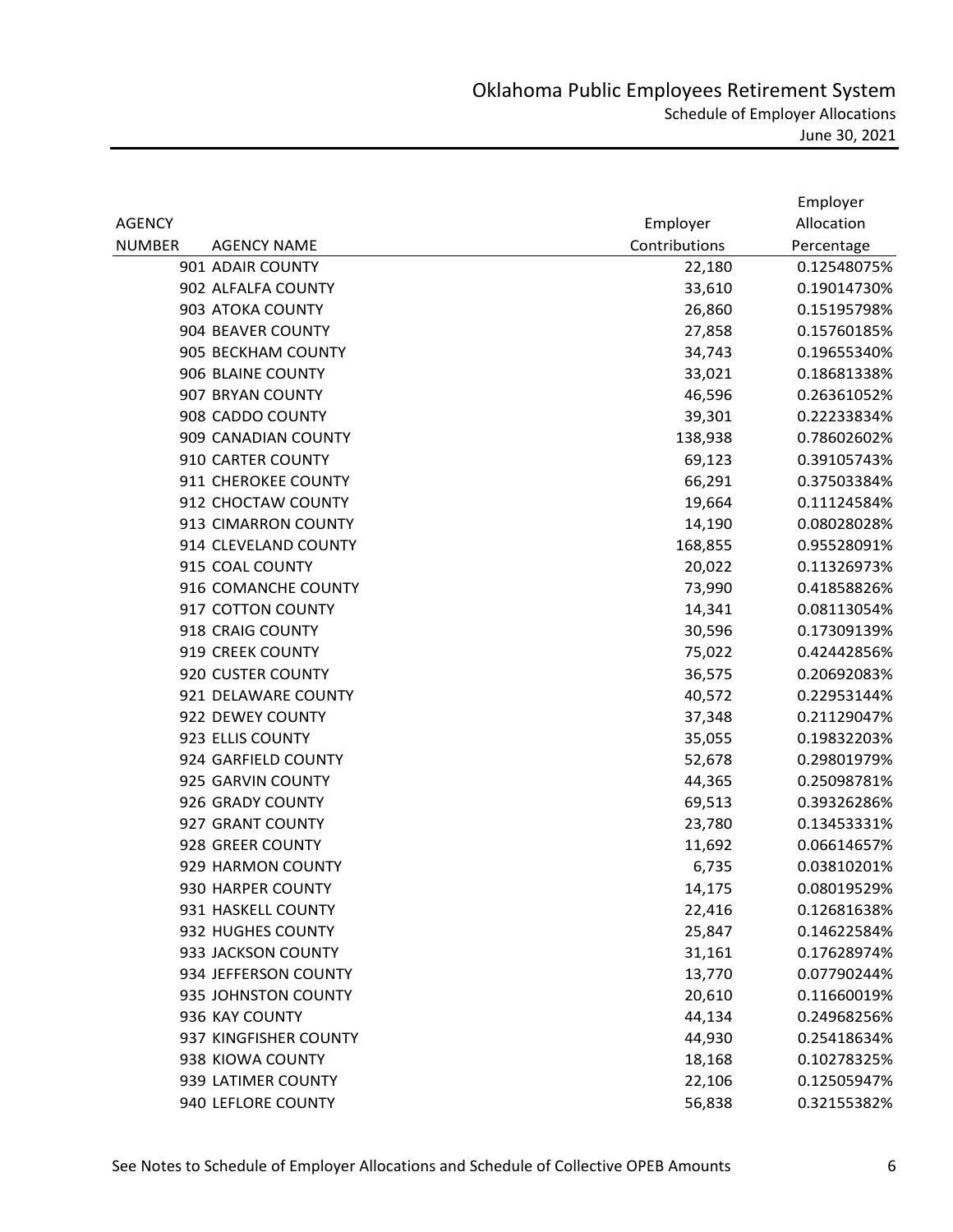|               |                                 |               | Employer    |
|---------------|---------------------------------|---------------|-------------|
| <b>AGENCY</b> |                                 | Employer      | Allocation  |
| <b>NUMBER</b> | <b>AGENCY NAME</b>              | Contributions | Percentage  |
|               | 941 LINCOLN COUNTY              | 49,452        | 0.27976713% |
|               | 942 LOGAN COUNTY                | 51,438        | 0.29100434% |
|               | 943 LOVE COUNTY                 | 30,535        | 0.17274922% |
|               | 944 MCCLAIN COUNTY              | 42,058        | 0.23793820% |
|               | 945 MCCURTAIN COUNTY            | 61,676        | 0.34892548% |
|               | 946 MCINTOSH COUNTY             | 34,358        | 0.19437840% |
|               | 947 MAJOR COUNTY                | 24,613        | 0.13924479% |
|               | 948 MARSHALL COUNTY             | 22,865        | 0.12935587% |
|               | 949 MAYES COUNTY                | 63,197        | 0.35753154% |
|               | 950 MURRAY COUNTY               | 24,519        | 0.13871130% |
|               | 951 MUSKOGEE COUNTY             | 65,161        | 0.36864041% |
|               | 952 NOBLE COUNTY                | 27,507        | 0.15561905% |
|               | 953 NOWATA COUNTY               | 15,584        | 0.08816748% |
|               | 954 OKFUSKEE COUNTY             | 15,726        | 0.08896843% |
|               | 956 OKMULGEE COUNTY             | 37,036        | 0.20952557% |
|               | 957 OSAGE COUNTY                | 68,577        | 0.38796579% |
|               | 958 OTTAWA COUNTY               | 28,098        | 0.15895899% |
|               | 959 PAWNEE COUNTY               | 19,543        | 0.11056217% |
|               | 960 PAYNE COUNTY                | 85,931        | 0.48614722% |
|               | 961 PITTSBURG COUNTY            | 74,620        | 0.42215170% |
|               | 962 PONTOTOC COUNTY             | 45,265        | 0.25608008% |
|               | 963 POTTAWATOMIE COUNTY         | 51,261        | 0.29000139% |
|               | 964 PUSHMATAHA COUNTY           | 21,391        | 0.12101799% |
|               | 965 ROGER MILLS COUNTY          | 30,900        | 0.17481077% |
|               | 966 ROGERS COUNTY               | 96,601        | 0.54650660% |
|               | 967 SEMINOLE COUNTY             | 33,326        | 0.18853586% |
|               | 968 SEQUOYAH COUNTY             | 43,888        | 0.24828876% |
|               | 969 STEPHENS COUNTY             | 67,064        | 0.37940983% |
|               | 970 TEXAS COUNTY                | 46,263        | 0.26172595% |
|               | 971 TILLMAN COUNTY              | 20,605        | 0.11656896% |
|               | 973 WAGONER COUNTY              | 64,080        | 0.36252323% |
|               | 974 WASHINGTON COUNTY           | 53,780        | 0.30425162% |
|               | 975 WASHITA COUNTY              | 33,445        | 0.18921153% |
|               | 976 WOODS COUNTY                | 33,697        | 0.19063836% |
|               | 977 WOODWARD COUNTY             | 34,750        | 0.19659525% |
|               | 979 OK ORDNANCE WORKS AUTHORITY | 21,219        | 0.12004290% |
|               | 980 GRAND RIVER DAM AUTHORITY   | 395,650       | 2.23834770% |
|               | 981 MUNICIPAL POWER AUTHORITY   | 57,612        | 0.32593555% |
|               | 982 OKLA HOUSING FINANCY AGENCY | 56,245        | 0.31820207% |
|               | 1030 ANADARKO HOUSING AUTHORITY | 1,254         | 0.00709627% |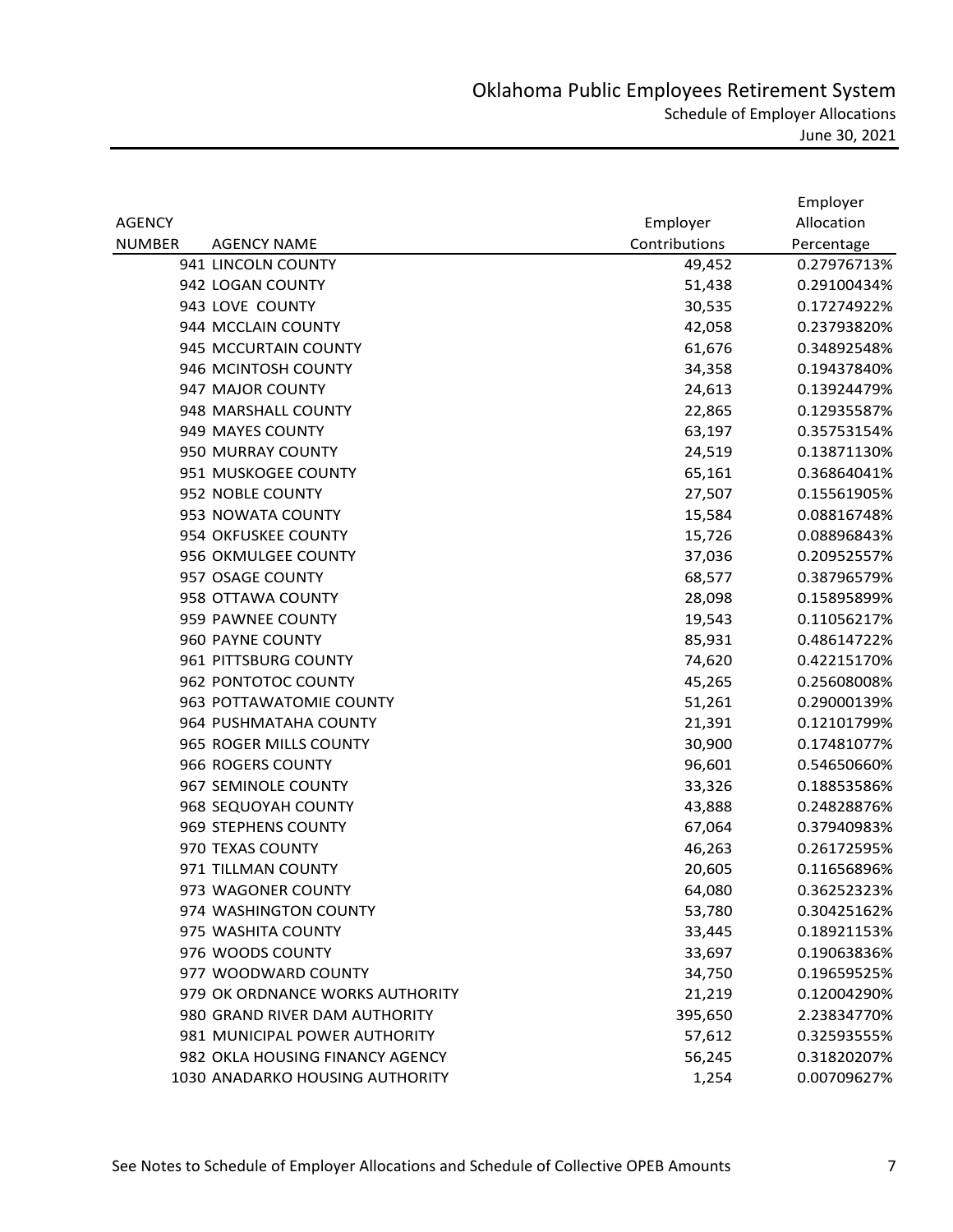|               |                                            |               | Employer    |
|---------------|--------------------------------------------|---------------|-------------|
| <b>AGENCY</b> |                                            | Employer      | Allocation  |
| <b>NUMBER</b> | <b>AGENCY NAME</b>                         | Contributions | Percentage  |
|               | 1043 TOWN OF ARNETT                        | 1,272         | 0.00719664% |
|               | 1067 TOWN OF BEAVER                        | 3,723         | 0.02106272% |
|               | 1085 CITY OF BIXBY                         | 16,633        | 0.09409755% |
|               | 1086 BIXBY PUBLIC WORKS AUTHORITY          | 15,584        | 0.08816546% |
|               | 1179 TOWN OF CHEYENNE                      | 2,672         | 0.01511638% |
|               | 1210 CITY OF COMMERCE                      | 2,477         | 0.01401432% |
|               | 1311 CITY OF FAIRFAX                       | 1,623         | 0.00918299% |
|               | 1353 TOWN OF FORT SUPPLY                   | 1,013         | 0.00573009% |
|               | 1381 CITY OF GRANDFIELD                    | 1,550         | 0.00876955% |
|               | 1389 CITY OF GROVE                         | 23,954        | 0.13551710% |
|               | 1392 GROVE MUN AIRPORT MAN AUTHORITY       | 520           | 0.00294251% |
|               | 1413 CITY OF HEAVENER                      | 4,919         | 0.02783053% |
|               | 1414 HEAVENER UTILITY AUTHORITY            | 283           | 0.00160235% |
|               | 1425 TOWN OF HINTON                        | 4,078         | 0.02306825% |
|               | 1430 CITY OF HOLDENVILLE                   | 8,273         | 0.04680554% |
|               | 1432 HOUSING AUTHORITY CITY OF HOLDENVILLE | 2,255         | 0.01275549% |
|               | 1443 CITY OF HUGO                          | 13,058        | 0.07387565% |
|               | 1451 IDABEL HOUSING AUTHORITY              | 2,378         | 0.01345352% |
|               | 1481 KETCHUM PUBLIC WORKS                  | 4,034         | 0.02641493% |
|               | 1486 CITY OF KINGFISHER                    | 13,948        | 0.07891070% |
|               | 1549 CITY OF MANGUM                        | 6,683         | 0.03780891% |
|               | 1605 TOWN OF MOUNTAIN VIEW                 | 1,868         | 0.01056548% |
|               | 1642 TOWN OF OKARCHE                       | 4,482         | 0.02535467% |
|               | 1758 TOWN OF RUSH SPRINGS                  | 6,494         | 0.03673866% |
|               | 1760 TOWN OF RYAN                          | 751           | 0.00424627% |
|               | 1778 TOWN OF SENTINEL                      | 1,753         | 0.00991527% |
|               | 1784 CITY OF SHATTUCK                      | 4,469         | 0.02528370% |
|               | 1808 TOWN OF SPORTSMEN ACRES               | 804           | 0.00454782% |
|               | 1818 CITY OF STIGLER                       | 12,068        | 0.06827493% |
|               | 1841 CITY OF TAHLEQUAH                     | 28,662        | 0.16215083% |
|               | 1893 TOWN OF VICI                          | 18,371        | 0.10393465% |
|               | 1909 CARINAL POINT PUBLIC TRUST            | 712           | 0.00402609% |
|               | 1915 HOUSING AUTHORITY OF WATONGA          | 152           | 0.00086167% |
|               | 1918 THE WATTS PUBLIC WORKS                | 617           | 0.00349254% |
|               | 1933 CITY OF WEWOKA                        | 6,702         | 0.03791471% |
|               | 1942 CITY OF WILSON                        | 3,707         | 0.02097221% |
|               | 2004 BEAVER COUNTY HOSPITAL AUTHORITY      | 24,033        | 0.13596241% |
|               | 3012 CHOCTAW COUNTY AMBULANCE AUTH         | 6,188         | 0.03500813% |
|               | 3026 GRADY EMS DISTRICT                    | 449           | 0.00253885% |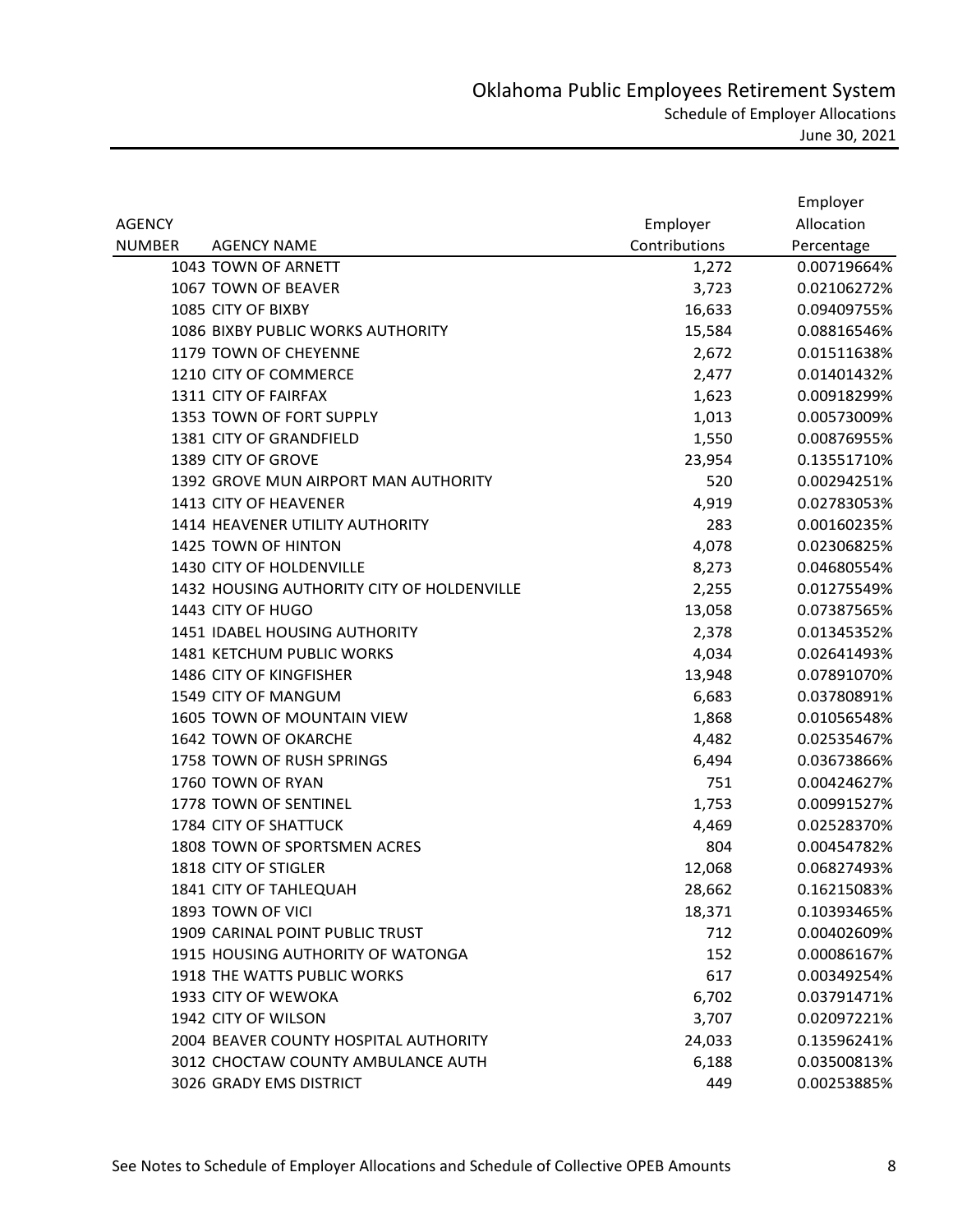|               |                                           |               | Employer    |
|---------------|-------------------------------------------|---------------|-------------|
| <b>AGENCY</b> |                                           | Employer      | Allocation  |
| <b>NUMBER</b> | <b>AGENCY NAME</b>                        | Contributions | Percentage  |
|               | 3028 GREER COUNTY AMBULANCE SERVICE       | 53            | 0.00029868% |
|               | 3040 LEFLORE COUNTY EMS                   | 10,355        | 0.05858467% |
|               | 3044 MCCLAIN GRADY CO EMRG MED SER DIST   | 3,261         | 0.01845108% |
|               | 3045 MCCURTAIN COUNTY EMS AUTHORITY       | 6,257         | 0.03539923% |
|               | 3047 MAJOR COUNTY EMS SERVICE DISTRICT    | 323           | 0.00182653% |
|               | 3049 MAYES CO EMG SER TRUST AUTHORITY     | 9,593         | 0.05426893% |
|               | 3051 EASTERN OK DISTRICT LIBRARY SYSTEM   | 20,613        | 0.11661584% |
|               | 3841 LINCOLN COUNTY E-911 TRUST AUTHORITY | 2,666         | 0.01508244% |
|               | 3851 MUSKOGEE CITY-CO 911 TRUST AUTHORITY | 6,397         | 0.03619184% |
|               | 3858 OTTAWA COUNTY E-911 AUTHORITY        | 440           | 0.00248781% |
|               | 3866 NORTHEAST OKLA 911 TRUST AUTH        | 7,737         | 0.04377055% |
|               | 3921 DELAWARE 911                         | 905           | 0.00511751% |
|               | 3929 SW OKLA AMBULANCE SERVICE            | 494           | 0.00279479% |
|               | 3951 MUSKOGEE COUNTY EMS                  | 35,382        | 0.20017071% |
|               | 3968 SEQUOYAH COUNTY 911 TRUST AUTHORITY  | 2,065         | 0.01168332% |
|               | 3971 TILLMAN COUNTY EMS DISTRICT          | 1,078         | 0.00609961% |
|               | 4001 SW OK DEVELOPMENT AUTHORITY          | 10,752        | 0.06082895% |
|               | 4002 ASSOCIATION OF S. CENTRAL OK GOVTS.  | 8,201         | 0.04639638% |
|               | 4003 MIDWESTERN OK DEVELOP. AUTHORITY     | 777           | 0.00439387% |
|               | 4004 KEDDO GOVERNMENT TRUST AUTHORITY     | 3,958         | 0.02239339% |
|               | 4005 GRAND GATEWAY ECON DEVELOP ASSOC     | 13,248        | 0.07494795% |
|               | 4006 NORTHERN OK DEVELOPMENT AUTHORITY    | 7,040         | 0.03982954% |
|               | <b>4024 GARFIELD COUNTY FAIRGROUNDS</b>   | 1,586         | 0.00897218% |
|               | 4026 GRADY COUNTY FAIRGROUNDS TRUST       | 1,550         | 0.00876891% |
|               | 4803 ATOKA COUNTY RWD #2                  | 272           | 0.00154120% |
|               | 4840 LEFLORE COUNTY RWD #3                | 272           | 0.00153870% |
|               | 4861 INDIANOLA RWD #18 (PITTSBURG COUNTY) | 367           | 0.00207743% |
|               | 4902 ALFALFA COUNTY RURAL WATER DISTRICT  | 1,396         | 0.00789652% |
|               | 4903 ATOKA COUNTY RWD # 4                 | 1,105         | 0.00625088% |
|               | 4909 OK ENVIRONMENTAL MGMT AUTHORITY      | 15,361        | 0.08690560% |
|               | 4919 CREEK COUNTY RWD #5                  | 1,358         | 0.00768076% |
|               | 4921 DELAWARE COUNTY SOLID WASTE TRUST    | 7,994         | 0.04522337% |
|               | 4935 JOHNSTON COUNTY RWD #3               | 1,902         | 0.01076204% |
|               | 4940 POTEAU VALLEY IMPROVEMENT AUTHORITY  | 3,910         | 0.02211998% |
|               | 4941 LEFLORE COUNTY RWD #5                | 1,000         | 0.00565806% |
|               | 4949 MAYES COUNTY RWD#3                   | 1,490         | 0.00842841% |
|               | 4953 CONSOLIDATED RWD #1                  | 1,106         | 0.00625854% |
|               | 4961 PITTSBURG COUNTY RWD #7              | 290           | 0.00163934% |
|               | 4963 TRI-COUNTY RURAL WATER DISTRICT      | 2,946         | 0.01666898% |
|               | 4968 SEQUOYAH COUNTY RWD #7               | 2,432         | 0.01375671% |
|               | 4971 TILLMAN COUNTY RWD #1                | 1,336         | 0.00755807% |

See Notes to Schedule of Employer Allocations and Schedule of Collective OPEB Amounts 9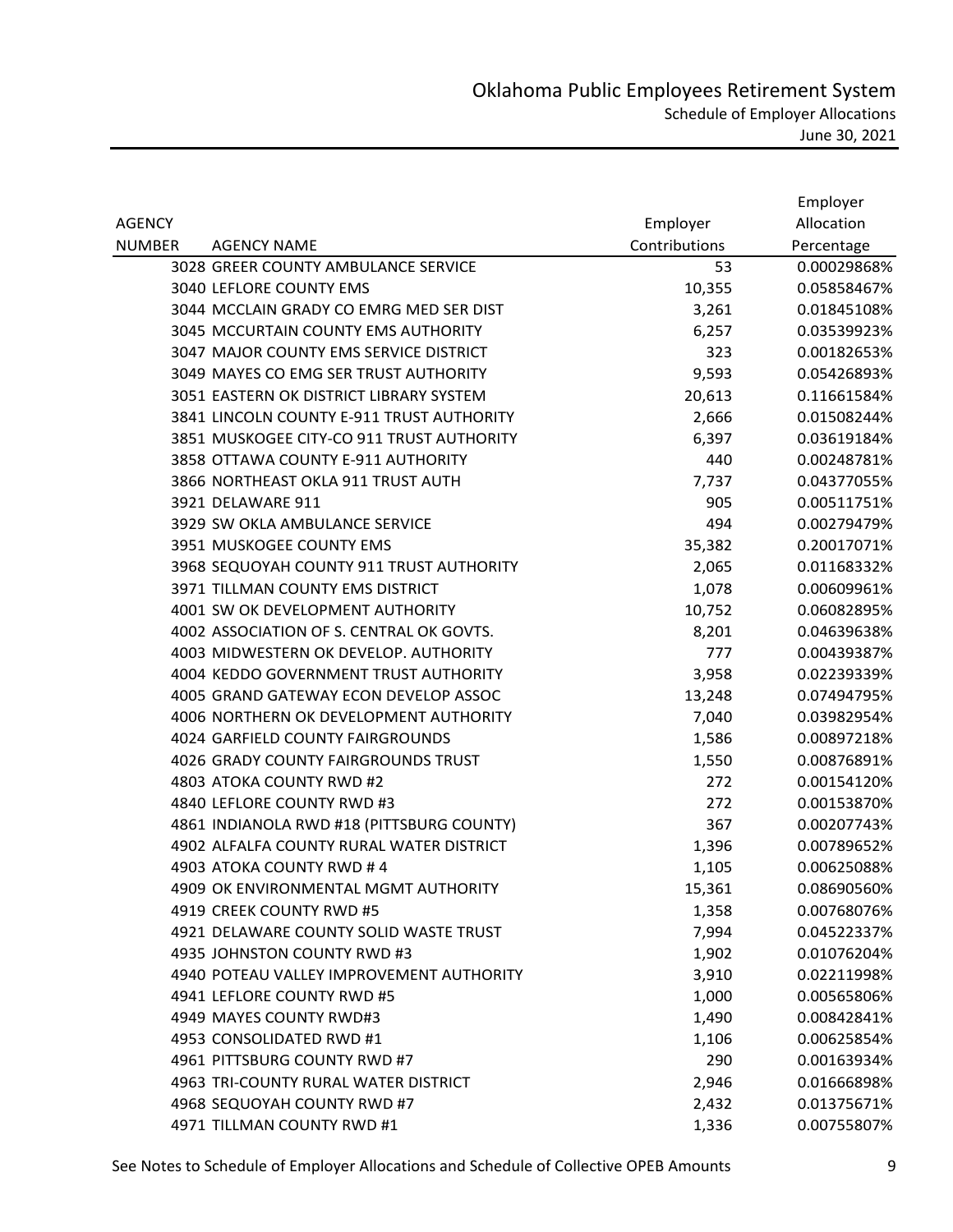|               |                                              |                   | Employer      |
|---------------|----------------------------------------------|-------------------|---------------|
| <b>AGENCY</b> |                                              | Employer          | Allocation    |
| <b>NUMBER</b> | <b>AGENCY NAME</b>                           | Contributions     | Percentage    |
|               | 4977 NORTHWESTERN OK SOLID WASTE DISP AUTH   | 2,872             | 0.01624872%   |
|               | 4989 CREEK COUNTY RWD #3                     | 919               | 0.00519634%   |
|               | 5916 COMANCHE COUNTY DETENTION CENTER        | 20,363            | 0.11519952%   |
|               | 5924 GARFIELD COUNTY CJA                     | 6,667             | 0.03771730%   |
|               | 5926 GRADY COUNTY CRIMINAL JUSTICE           | 35,547            | 0.20110099%   |
|               | 5936 KAY COUNTY JUSTICE FACILITIES AUTHORITY | 19,937            | 0.11278952%   |
|               | 5956 OKMULGEE COUNTY CRIMINAL JUSTICE        | 36,492            | 0.20644789%   |
|               | 5963 POTTAWATOMIE COUNTY PUBLIC SAFETY       | 12,384            | 0.07006052%   |
|               | 6926 OK CURCIT ENGINEERING DIST #6           | 698               | 0.00394933%   |
|               | 6951 EASTERN OK CIRCUIT ENGINERRING DIST #2  | 6,804             | 0.03849188%   |
|               | 6963 OK CURCIT ENGINEERING DIST #4           | 5,630             | 0.03185362%   |
|               | 6964 SOUTHEAST CIRCUIT ENGINEERING DIST #3   | 6,687             | 0.03783201%   |
|               |                                              |                   |               |
|               | <b>TOTAL FOR NON OMES AGENCIES</b>           | 4,285,935         | 24.24719751%  |
|               |                                              |                   |               |
|               | <b>TOTAL FISCAL YEAR CONTRIBUTIONS</b>       | 17,676,000<br>\$. | 100.00000000% |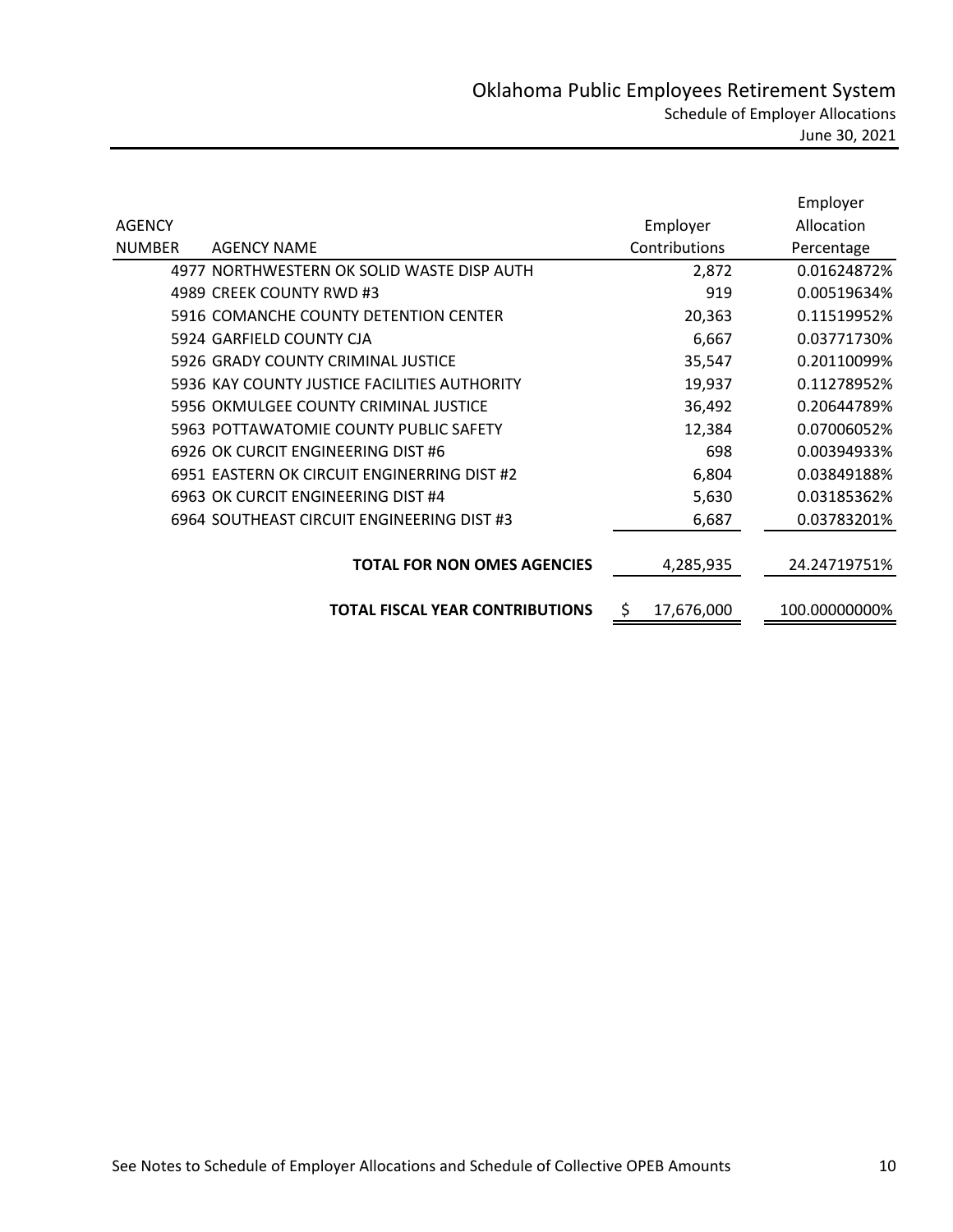|               |                 |             | <b>Deferred Outflows of Resources</b>                    |                                      | <b>Deferred Inflow of Resources</b>               |                                                 |                   |
|---------------|-----------------|-------------|----------------------------------------------------------|--------------------------------------|---------------------------------------------------|-------------------------------------------------|-------------------|
|               |                 |             | <b>Total Deferred</b><br>Outflows of<br><b>Resources</b> | <b>Differences</b><br><b>Between</b> | Net Difference<br>Between Projected<br>and Actual | <b>Total Deferred</b><br>Inflow of<br>Resources |                   |
|               |                 |             | Excluding                                                | Expected and                         | <b>Investment Earnings</b>                        | Excluding                                       | Plan OPEB         |
|               | June 30, 2021   | Changes of  | <b>Employer Specific</b>                                 | Actual                               | on OPEB Plan                                      | <b>Employer Specific</b>                        | Expense           |
|               | Net OPEB Asset  | Assumptions | Amounts*                                                 | Experience                           | <b>Investments</b>                                | Amounts*                                        | (offset)          |
| <b>TOTALS</b> | (137, 482, 337) | 12,222,734  | 12,222,734                                               | 44,565,950                           | 39,146,129                                        | 83,712,079                                      | \$ (17, 447, 702) |

\* Employer specific amounts that are excluded from this schedule include changes in proportion, differences between employer contributions and *proportionate share of contributions, and employer contributions subsequent to the measurement date.*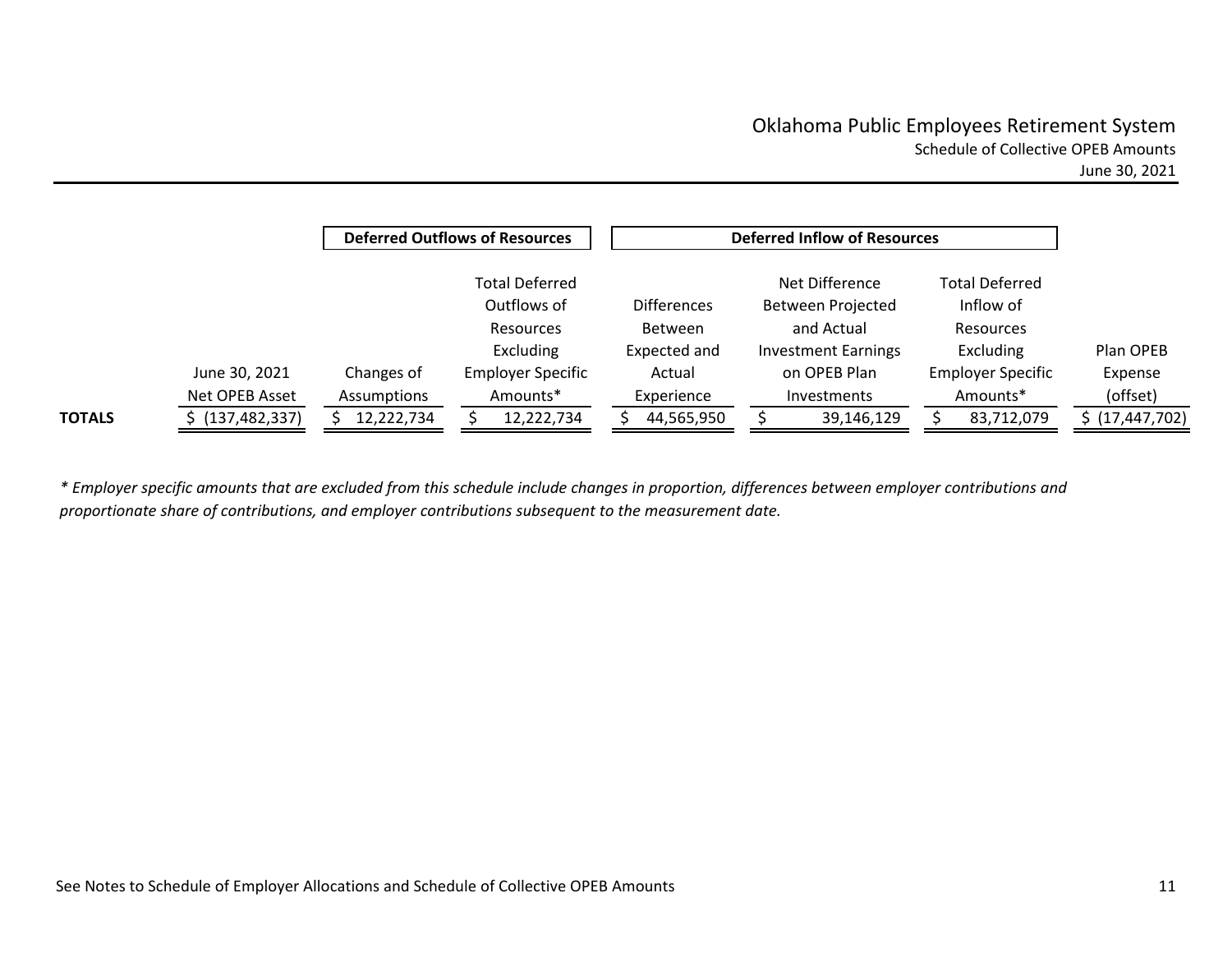## **Note 1 ‐ Summary of Significant Accounting Policies**

The Schedule of Employer Allocations and the Schedule of Collective OPEB Amounts (the Schedules) for the Health Insurance Subsidy Plan (HISP) administered by the Oklahoma Public Employees Retirement System (the System) were prepared in accordance with the following significant accounting policies.

## **Basis of the Allocation**

In determining the proportionate share of the net OPEB asset and corresponding employer OPEB amounts for a cost-sharing plan, the basis should be consistent with the manner in which contributions are made to the System, excluding those to separately finance specific liabilities of an individual employer. The System has determined the actual contributions made to the System during fiscal year 2021 are appropriate as the allocation basis since they are representative of future contributions. Contributions are reported using the accrual basis of accounting.

### **Nature of the Schedules**

The purpose of these Schedules is to provide employers information necessary to disclose the appropriate information related to the net OPEB asset for their financial statements. The Schedules provide employers with the basis to determine their proportionate share of the net OPEB asset, deferred outflows and inflows of resources, and OPEB expense (offset) as of and for the year ended June 30, 2021.

The Schedule of Collective OPEB Amounts represents collective amounts for the System. This schedule excludes employer-specific deferral amounts that may need to be recognized to comply with GASB reporting standards. Specifically, this schedule excludes deferral amounts arising from the changes in employer proportion, differences between employer contributions and proportionate share of contributions, and employer contributions subsequent to the measurement date.

## **Use of Estimates**

The preparation of the Schedules in conformity with accounting principles generally accepted in the United States of America requires management to make estimates and assumptions that affect the reported amounts, and changes therein, and disclosures. Actual results could differ from those estimates and differences could be material.

## **Note 2 ‐ Net OPEB Asset**

The net OPEB Asset is the portion of the actuarial present value of projected benefit payments related to past periods. The net OPEB Asset for the employers is based on the allocation percentages from the Schedule of Employer Allocations.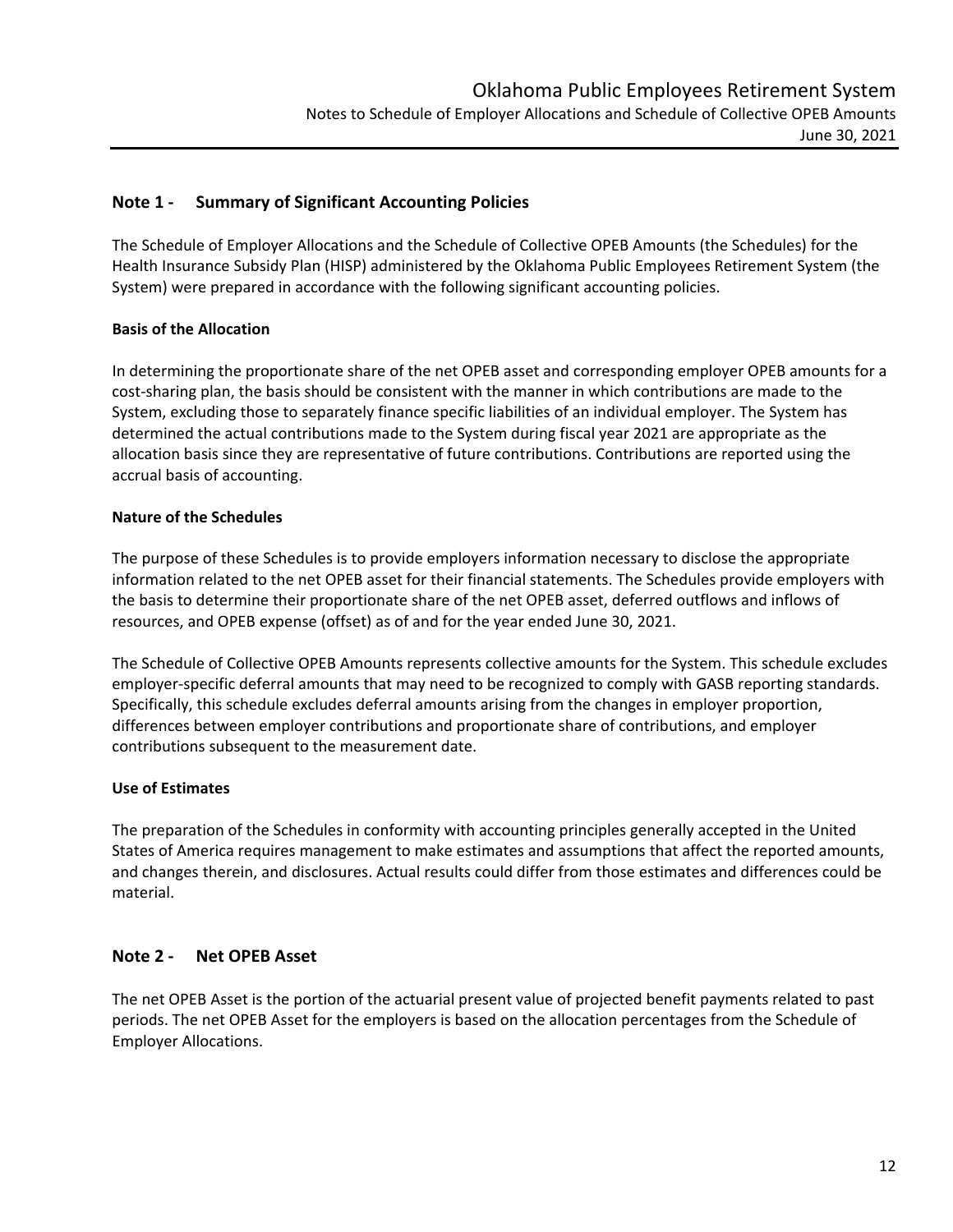The net OPEB asset for fiscal year 2021 is calculated as set forth below in the following table:

| Net OPEB asset - Beginning July 1, 2020<br>Total OPEB expense (offset)<br>Change in deferred outflow of resources<br>Change in deferred inflow of resources<br>OPEB plan employer contributions - HISP ACFR total | (46,883,022)<br>(17, 447, 702)<br>(11, 458, 364)<br>(44, 017, 249)<br>(17,676,000) |
|-------------------------------------------------------------------------------------------------------------------------------------------------------------------------------------------------------------------|------------------------------------------------------------------------------------|
| Net OPEB Asset - Ending June 30, 2021                                                                                                                                                                             | (137, 482, 337)                                                                    |

The June 30, 2021, net OPEB asset was determined from the July 1, 2021 valuation rolled back to June 30, 2021.

The components of the net OPEB asset at June 30, 2021, were as follows:

| <b>Total OPEB liability</b><br>Plan fiduciary net position          | 320,668,249<br>458,150,586 |
|---------------------------------------------------------------------|----------------------------|
| Net OPEB asset                                                      | (137, 482, 337)            |
| Plan fiduciary net position as a percentage of total OPEB liability | 142.87%                    |

The total pension liability was determined based on actuarial valuations prepared as of July 1, 2020, using the following actuarial assumptions:

- Investment return 6.50% for 2021 and 2020 compounded annually net of investment expense and including inflation.
- Salary increases  $-3.5%$  to 9.25% for 2021 and 2020.
- Mortality rates In 2021, Pub‐2010 Below Media, General Membership Active/Retiree Healthy Mortality Table with base rates projected to 2030 using Scale MP‐2019. Male rates are set back one year, and female rates are set forward two years.
- No annual post-retirement benefit increases.
- Assumed inflation rate  $-2.50\%$  for 2021 and 2020.
- Payroll growth  $-3.25%$  for 2021 and 2020.
- Actuarial cost method Entry age.
- $\bullet$  Select period for the termination of employment assumptions  $-10$  years.
- Health Care Trend Rate Not applicable based on how the System is structured and benefit payments are made.

The actuarial assumptions used in the July 1, 2021 valuation are based on the results of the most recent actuarial experience study, which covered the three‐year period ending June 30, 2019. The experience study report is dated May 13, 2020.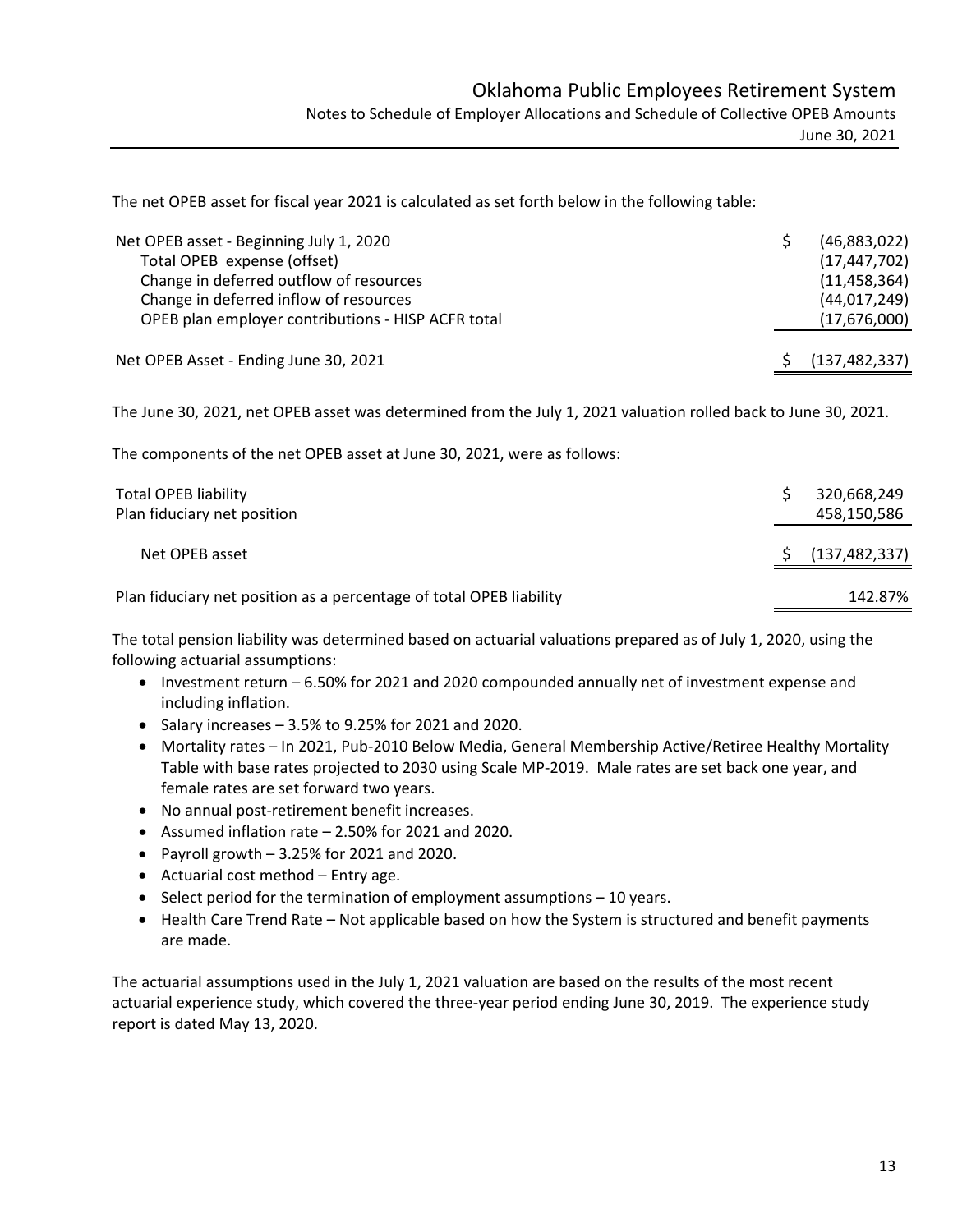The long‐term expected rate of return on pension plan investments was determined using a log‐normal distribution analysis in which best estimate ranges of expected future real rates of return (expected returns, net of pension plan investment expense and inflation) are developed for each major asset class. These ranges are combined to produce the long-term expected rate of return by weighting the expected future real rates of return by the target asset allocation percentage and by adding expected inflation. The target asset allocation and best estimates of arithmetic real rates of return for each major class, as used in the June 30, 2019 experience study, are summarized in the following table:

|                               |                          | Long-Term Expected  |  |  |
|-------------------------------|--------------------------|---------------------|--|--|
| <b>Asset Class</b>            | <b>Target Allocation</b> | Real Rate of Return |  |  |
|                               |                          |                     |  |  |
| US Large Cap Equity           | 34.0%                    | 4.70%               |  |  |
| <b>US Small Cap Equity</b>    | 6.0%                     | 5.80%               |  |  |
| Int's Developed Equity        | 23.0%                    | 6.50%               |  |  |
| <b>Emerging Market Equity</b> | 5.0%                     | 8.50%               |  |  |
| Core Fixed Income             | 25.0%                    | 0.50%               |  |  |
| Long Term Treasuries          | 3.5%                     | 0.00%               |  |  |
| US TIPS                       | 3.5%                     | 0.30%               |  |  |
| Total                         | 100.0%                   |                     |  |  |

The discount rate used to measure the total pension liability was 6.50% net of investment expenses for 2021 and 2020. The projection of cash flows used to determine the discount rate assumed that contributions from System members and the employers will be made at the current contribution rate as set out in state statute. Based on those assumptions, the pension plan's fiduciary net position was projected to be available to make all projected benefit payments of current System members. Therefore, the long‐term expected rate of return on pension plan investments was applied to all periods of projected benefit payments to determine the total pension liability. The discount rate determined does not use a municipal bond rate.

Sensitivity of the net OPEB asset to changes in the discount rate – The following presents the net OPEB asset of the System's employers calculated using the discount rate of 6.50%, as well as what the employers' liability (asset) would be if it were calculated using a discount rate that is 1‐percentage point lower or 1‐percentage point higher than the current rate:

|                                       | 1% Decrease<br>$(5.50\%)$ | <b>Current Discount</b><br>Rate (6.50%) | 1% Increase<br>$(7.50\%)$ |
|---------------------------------------|---------------------------|-----------------------------------------|---------------------------|
| Employer's net OPEB liability (asset) | (103,378,854)             | (137, 482, 337)                         | (166, 712, 874)           |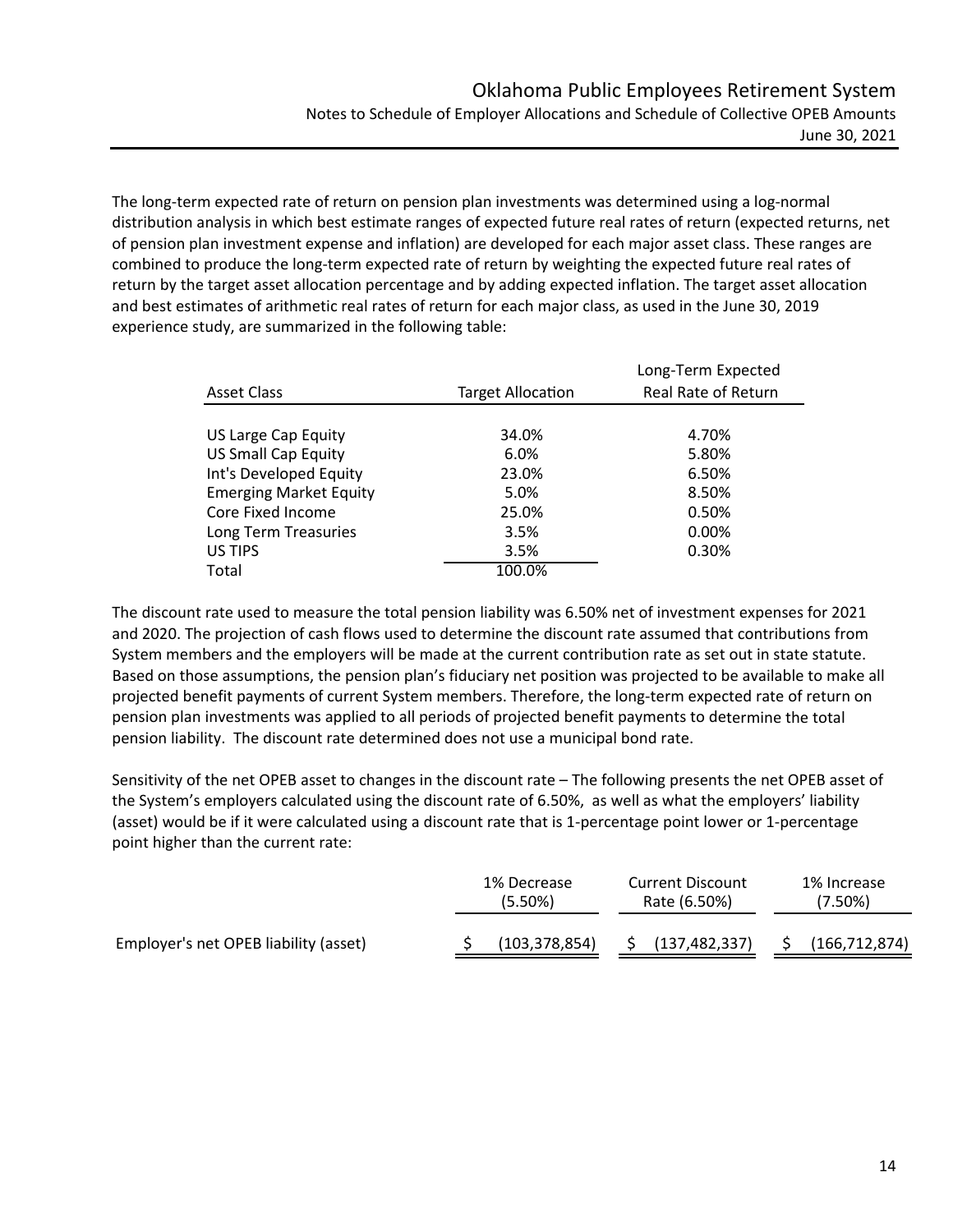### **Note 3 ‐ Average Expected Remaining Service Life**

The average expected remaining service life of the System is determined by taking the calculated total future service years of the System divided by the number of people in the System including retirees. The total future service years of the System are determined using the mortality, termination, retirement and disability assumptions associated with the System. The average expected service life as of June 30, 2021 was 5.91 years.

### **Note 4 ‐ Types of Deferred Outflows and Inflows of Resources**

Deferred outflows of resources are the consumption of net position that is applicable to future reporting periods. Deferred inflows of resources are the acquisition of net position that is applicable to future reporting periods.

### **Difference Between Expected and Actual Experience**

The actuary uses assumptions such as future salary increases and inflation to develop what they expect to be the experience of the System. Each year the difference between the expected experience and the actual experience is amortized over the average expected remaining service life of the System.

#### **Net Difference Between Projected and Actual Investment Earnings**

The actuary uses the System's long-term rate of return to project investment earnings net of investment expenses. The difference between the expected and the actual investment earnings is deferred and amortized over five years.

#### **Changes in Assumptions**

The impact of changes in assumptions used by the actuary is amortized over the average expected remaining service life of the System in place during the year of the change in assumptions were effective.

#### **Amortization**

The amortization of deferred outflows and inflows at June 30, 2021, is as follows:

| (15, 463, 151)<br>(2,900,092) |
|-------------------------------|
|                               |
|                               |
| (16, 585, 836)                |